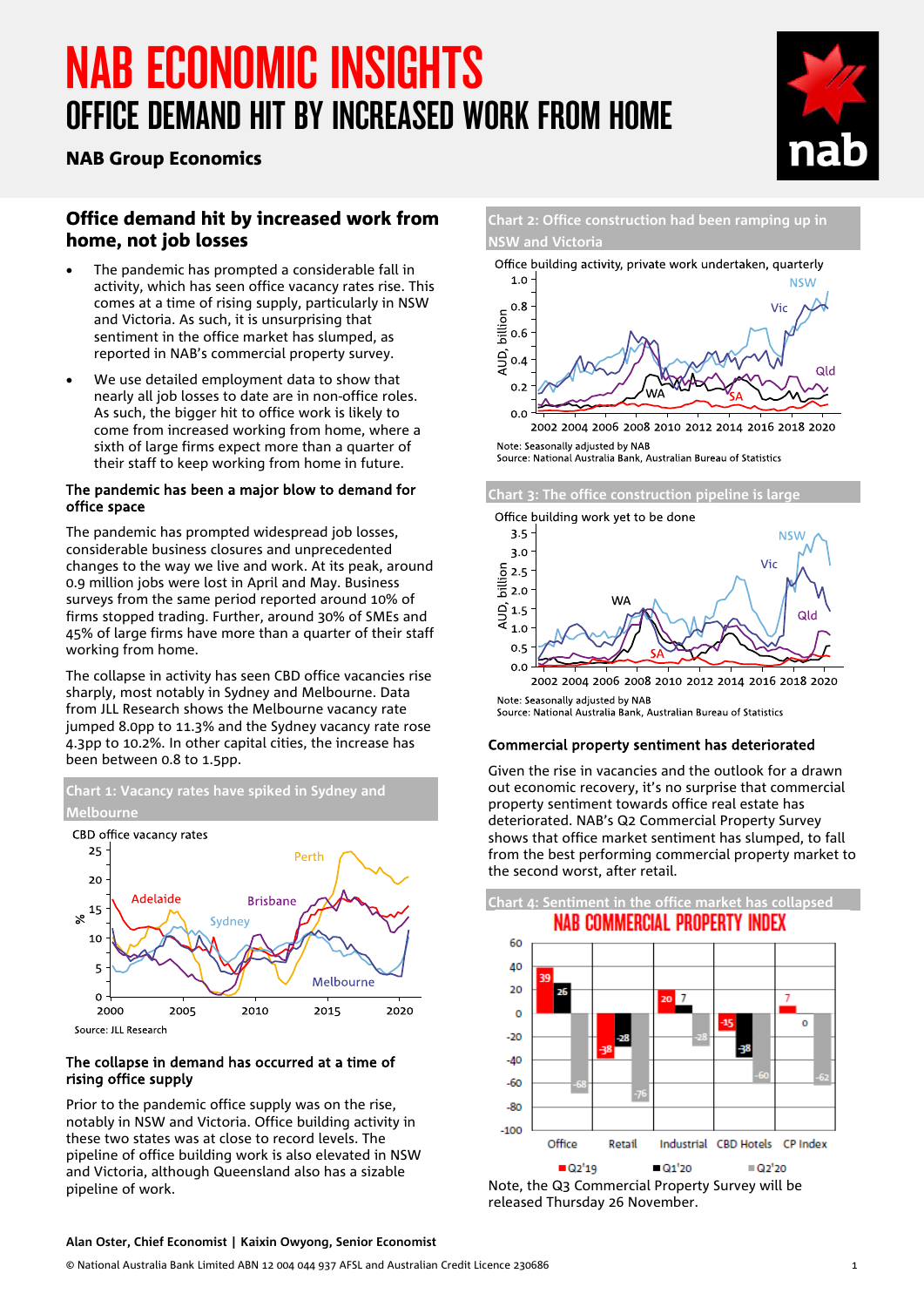#### But office jobs have seen little impact from the pandemic

At the peak of the pandemic, a large 0.9 million jobs were lost. Almost half of these jobs have since been recovered, according to the official monthly figures from the ABS.

However, the ABS also publishes detailed quarterly labour data that splits workers into role types. We used these data to split employment into office and non-office workers. On our simple split:

- Office workers were those working as professionals, admin. staff, sales people and managers. Managers and sales people in farming, retail and hospitality were not included.
- Non-office workers included trade workers, personal service workers, machinery operators, labourers and managers/sales people in retail, hospitality and farming.

These data show that nearly all the jobs lost were nonoffice jobs. Even after a rebound in Q3, there are 7.1% fewer non-office workers than a year ago. In stark contrast, the number of office workers is up 2.6% from a year ago and, to-date, shows little impact from the pandemic.



and managers (excl. farm, hospitality and retail). Seasonally adjusted by NAB. Source: National Australia Bank, ABS

**Chart 6: There are 2.6% more office workers than a year ago, despite the pandemic**



Note: Office workers are professionals, administrative workers, sales agents and managers (excl. farm, hospitality and retail) Source: National Australia Bank, ABS

The divergence may partly reflect reports that professionals, who are just over half (53%) of office workers, had a large pipeline of work in place that supported employment through the peak of the pandemic and it is likely that office jobs growth will slow as the pipeline of work shrinks. Nevertheless, it seems

the pandemic has not dealt a large blow to office employment.

#### Even without a fall in office jobs, the switch to work from home suggests a large fall in office demand

One of the key shifts in office work to emerge from the pandemic has been the take-up of working from home arrangements. The ABS business impacts survey shows that in September almost three-tenths (28%) of businesses had more than a quarter of staff working remotely. In contrast, pre-virus just 14% of firms had a considerable share of staff working from home. The increase in remote working was particularly stark for large businesses.

To understand the shift in work habits going forward we looked at businesses' expectations for remote work. Overall, just 16% of businesses expected more than a quarter of staff to continue working remotely once restrictions ease, similar to pre-virus levels.

**Chart 7: Working from home is expected to be more common in the future**

Share of businesses with more than a quarter of staff working from home



\* Expectations once restrictions are lifted and conditions stabilise Source: National Australia Bank, ABS

However, the level of working from home was expected to be much greater for large and medium firms, compared to pre-virus. Our analysis focuses on large firms, who employ 200 or more employees. These businesses are likely the key drivers of office demand.

For large businesses, 17% expected to have more than a quarter of their workforce working remotely in the future. This is 13pp more than the 4% of firms that had a sizable remote workforce pre-virus. Breaking this down, there was a:

- 9pp increase in firms with 25 to 50% of the workforce remote working,
- 3pp increase in firms with 50 to 75% of the workforce remote working, and;
- 1pp increase in firms with more than 75% of the workforce remote working.

Partially offsetting this is a 3pp decrease in firms with some but less than 25% of employees remote working.

We make the key assumption that a large firm's likelihood of working from home is unrelated to its workforce size. In other words, the large companies reporting they expect >75% of their workforce to work from home should have, on average, the same number of people as the large firms reporting they expect 25 to 50% of their staff to work remotely.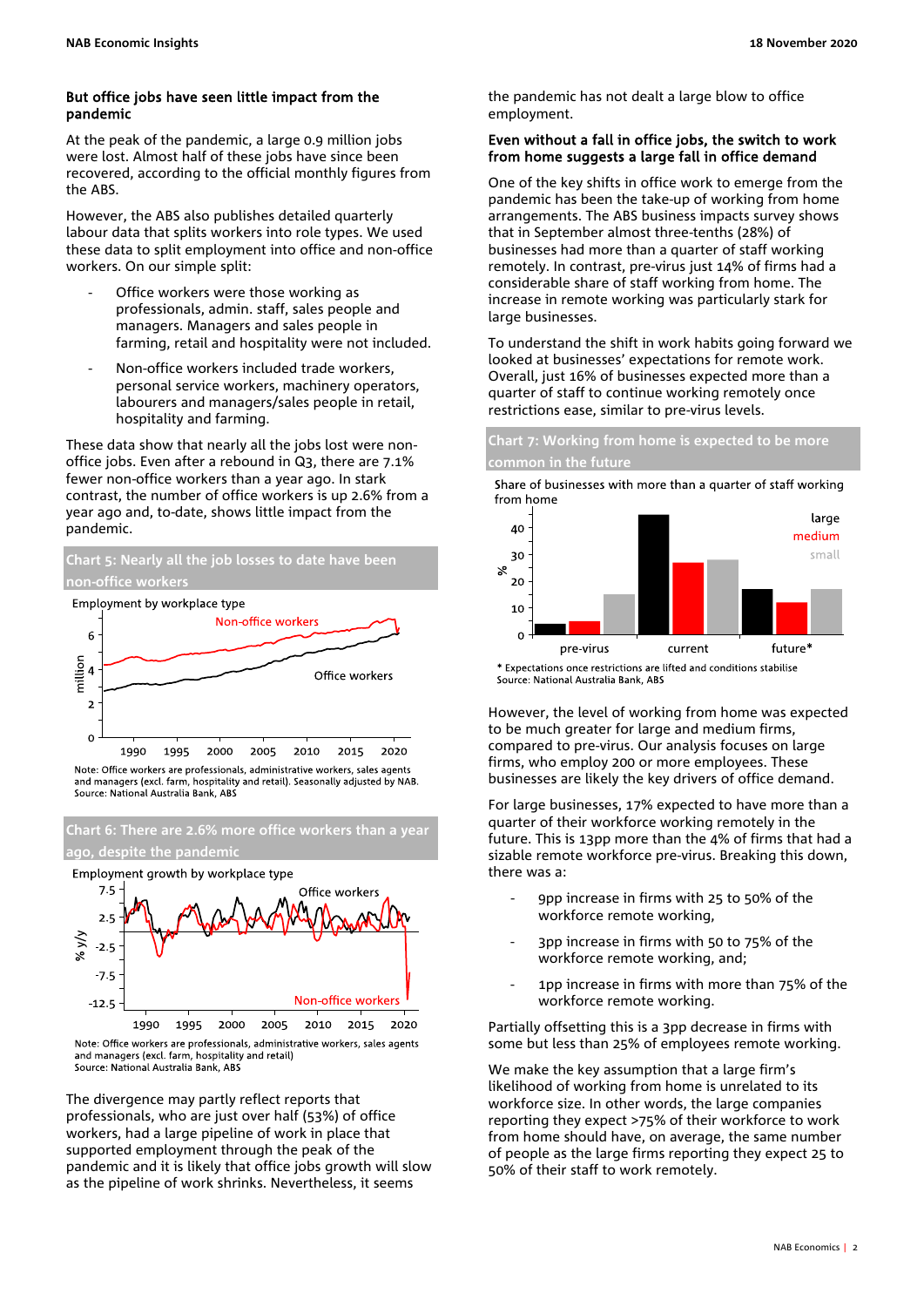With this assumption, these figures imply an increase in working from home of between 4.5 and 7% of large company employees. This suggests a huge hit to demand for office space, much larger than the impact of limited office job losses.

#### Going forward, the shift to increased working from home means office demand faces a new COVID-normal

Our analysis shows little impact on office employment to date from the pandemic and containment restrictions, suggesting office work has been relatively insulated from jobs losses. Going forward, we expect office jobs growth to slow a little, reflecting softer economic demand, but with the virus contained and the recovery underway this impact should be minimal.

Our analysis shows the much bigger impact on office

demand comes from the shift towards working from home. We estimate an additional 4.5 to 7% of staff at large firms will be working from home in future, once most restrictions are eased.

This suggests there will be significant adjustment in the office market, due to the near-term fall in demand. Further, after workplaces adjust to their new COVIDnormal levels of office and remote working, the outlook for office demand growth will have weakened. Given the shift towards working from home, it is likely that office demand will be less responsive to growth in the office workforce.

#### Kaixin Owyong